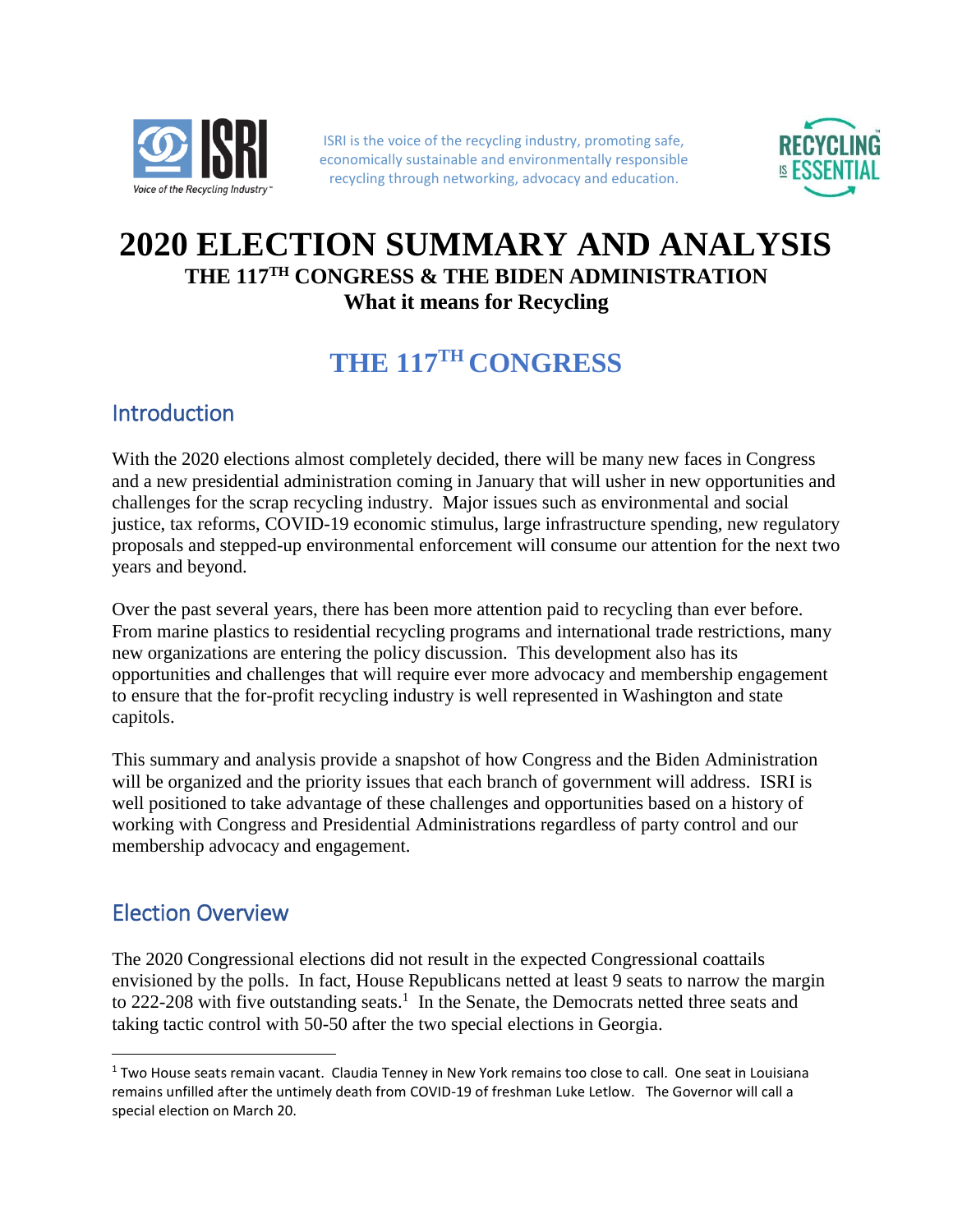### U.S. House of Representatives

House Speaker Nancy Pelosi (D-CA) will enjoy the thinnest majority since World War II with just a four-seat majority caused largely by many of her freshman members being soundly defeated in their re-elections. On the other hand, the Republicans elected eleven new women members. This after pollsters predicted a "Blue Wave" of 20-25 net pick-ups to enlarge her majority to where she would have the ability to shun the most Progressive voices in the Democratic Party. Instead, the Democrats' thin majority will restrain Pelosi's ability to craft more moderate bi-partisan legislation such as COVID-19 economic rescue and infrastructure spending packages. It also puts pressure on her more moderate sophomores, who narrowly won re-election in the exurbs and are uneasy about supporting the Green New Deal and other large spending proposals as well as raising taxes on individuals and small businesses. She needs practically every vote, leaving her vulnerable to just a handful of members who could defect on a crucial vote.

### U.S. Senate

The U.S. Senate will be evenly split between the Republicans and Democrats with the next Vice President available to split any ties. This will enable the Senate to move forward with presidential nominations for cabinet posts, judicial nominations and other posts that require Senate confirmation. It also enables the Democrats to propose rule changes including eliminating or restricting the use of the filibuster that requires a 60-vote super-majority in order to pass legislation. However, certain budget measures may be decided by 51 voters under the Reconciliation rule. Over the past several administrations, reconciliation has been a routine tool for passing such budget and sending measures by a simple majority.

### OUTLOOK FOR 2021-2022

**Increased Awareness:** Numerous pieces of recycling legislation were introduced in the last four years primarily to address the problems with residential recycling programs that largely occurred since China began implementing import restrictions. New organizations have also appeared in the recycling space from consumer brands to plastics manufacturers crowding out environmental organizations and organizations that represent the interests of recyclers. This poses an opportunity as the public and advocacy is directed at lawmakers, but it is also a challenge since these organizations and proposals often do not take into account the roles or perspectives of recyclers.

**Residential Recycling:** Many of the current proposals are largely spending bills that could very well disrupt existing markets for many recyclers. While these 'residential solutions' are aimed at only 20-30% of the nation's recycling, they will (adversely) impact the entire recycling sector. Accordingly, these proposals will be back in the  $117<sup>th</sup>$  Congress along with some new proposed solutions, including additional federal spending for residential recycling infrastructure, additional fees and restrictions on disposal, bans on certain materials and products, and extended producer responsibility rather than market development initiatives.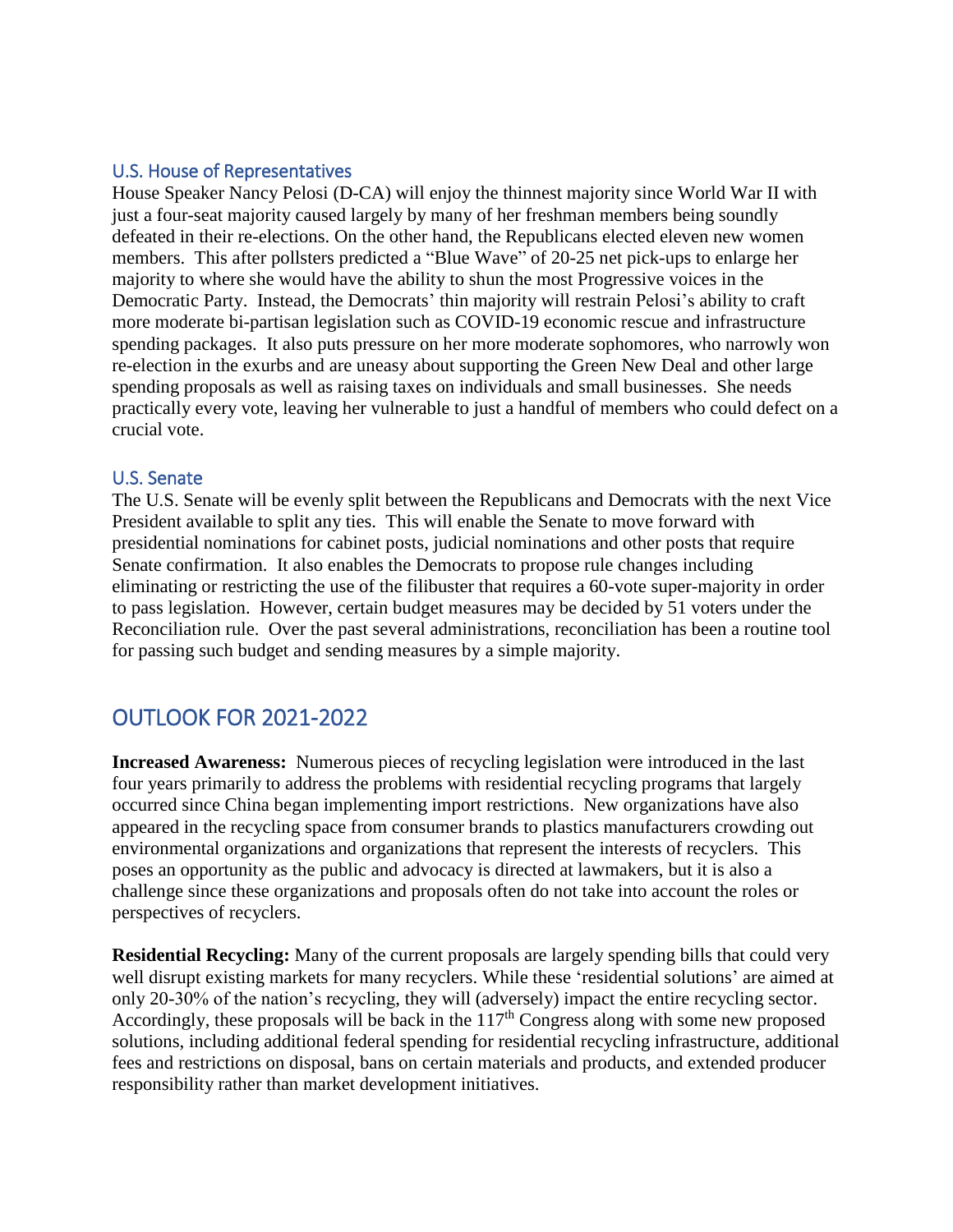**Climate and Environmental Justice:** The Green New Deal and other related legislation will offer even more opportunities for recycling legislation given that recycling contributes to energy and greenhouse gas emission reductions, but they may be targeted at opportunities for large residential infrastructure spending. Additionally, an important element of the climate change movement and the corresponding legislative proposals is environmental and social justice. There is a risk that such proposals could result in additional environmental enforcement and help fund citizen suits against recycling facilities.

**Tax Policy:** Taxes will also be a top priority for the Biden Administration and at least the House of Representatives. Marginal and corporate income tax rates plus business expensing as well as other tax techniques in the Trump/Brady tax reforms of 2017 will be thoroughly examined with the aim of raising additional federal revenue. The business community will be advocating against much of these tax policy changes, but without a Republican-controlled Senate, most of the proposed tax increases will occur.

**Infrastructure Spending:** The Biden Administration and Congress both want large infrastructure spending packages to improve the nation's transportation and communications systems. These large spending packages are opportunities to insert provisions for "recycled content" for building materials as well as research and development projects to study ways to use "difficult to recycle materials" in infrastructure projects.

### **Major Recycling Legislation in the Last Congress**

RECOVER Act RECYCLE Act Break Free From Plastics Act Recycling and Composting Accountability Act (not yet introduced)

### **Anticipated Recycling-Related Legislation in the Next Congress**

Transportation and Infrastructure spending Tax policy changes – marginal and corporate rates, expensing/depreciation

### U.S. House of Representatives – Leadership

Speaker Pelosi will remain as Speaker as will her deputies, Majority Leader Steny Hoyer (D-MD) and Majority Whip Jim Clyburn (D-SC).

Kevin McCarthy (R-CA) will remain the Minority Leader with Steve Scalise (R-LA) as the Minority Whip.

### **APPROPRIATIONS**

Marci Kaptur (D-OH) – Chairwoman Kay Granger (R-TX) – Ranking Member

> **Subcommittee on Interior and the Environment** (EPA) Betty McCollum (D-WA) – Chairwoman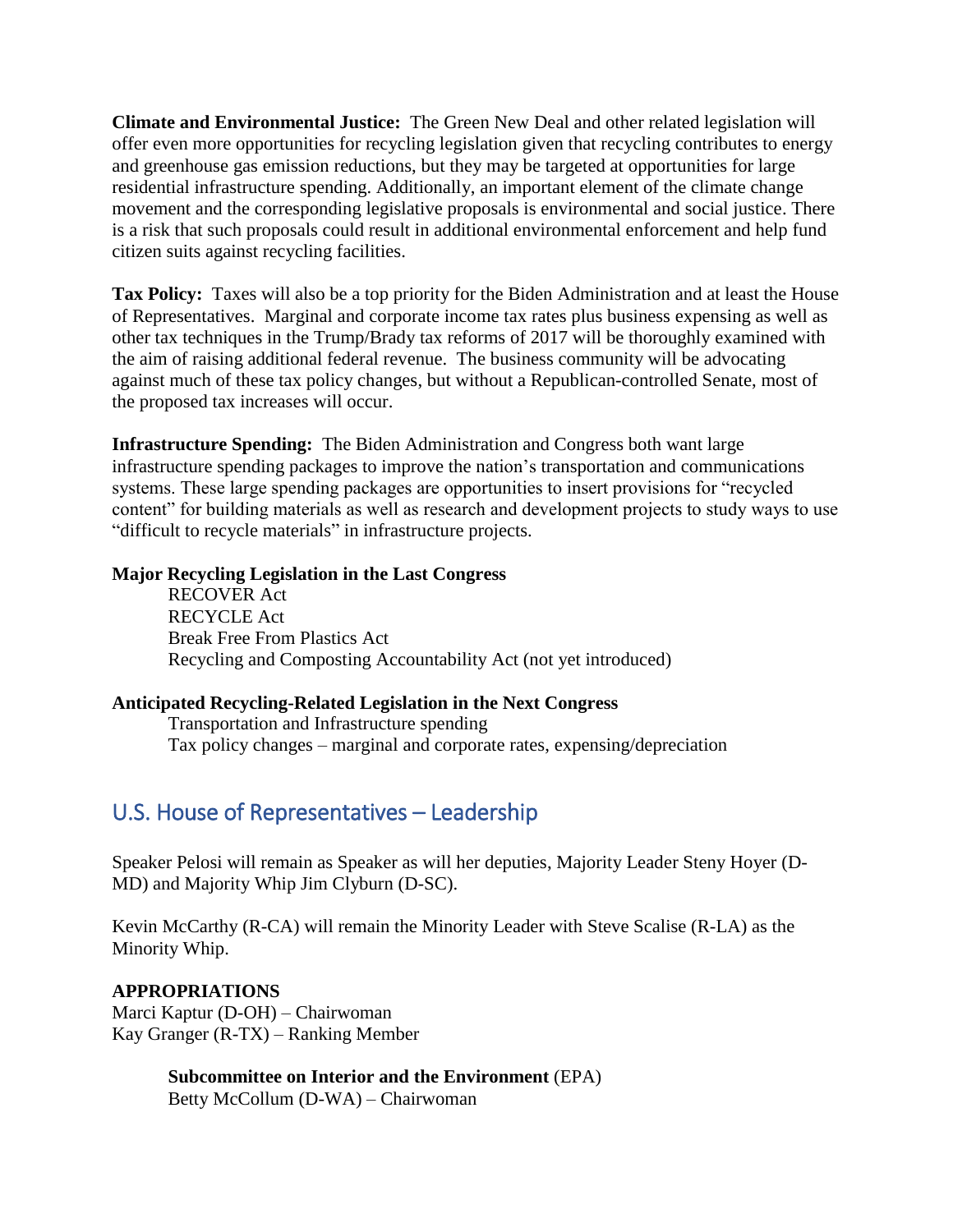David Joyce (R-OH) – Ranking Member \*

\*Dave Joyce will become the Republican Recycling Caucus co-chair.

### **ENERGY AND COMMERCE**

Frank Pallone (D-NJ) – Chairman Cathy McMorris-Rogers (R-WA) – Ranking

(Greg Walden (R-OR) is retiring and Fred Upton (R-MI) is termed out.)

#### **Subcommittee on Environment and Climate Change**

Paul Tonko (D-NY) – Chairman David McKinley (R-WV) – Ranking \*

\* Not official (John Shinkus retiring)

#### **WAYS AND MEANS**

Richard Neal (D-MA) – Chairman Kevin Brady (R-TX) – Ranking

#### **Subcommittee on Trade** Earl Blumenauer (D-OR) – Chairman Devin Nunes (R-CA) – Ranking

### **Subcommittee on Select Revenue**

Mike Thompson (D-CA) – Chairman Adrian Smith (R-NE) - Ranking

### **TRANSPORTATION AND INFRASTRUCTURE**

Peter DeFazio (D-OR) – Chairman Sam Graves (R-MO) – Ranking

### *House Recycling Caucus*

Frank Pallone (D-NJ), Co-Chair David Joyce (R-OH), Co-Chair

### U.S. Senate – Leadership

In a role reversal, Senator Chuck Schumer (D-NY) will become the Senate Majority Leaders while Senator Mitch McConnell (R-KY) will become the Senate Minority Leaders. It is expected that a power-sharing model will have all committees have an equal number of members from both political parties while making the Democrat the chairman and allowing the Majority Leader Chuck Schumer to break a tie. This was the power-sharing model that Senators Tom Daschle and Trent Lott employed the last time the Senate was evenly divided.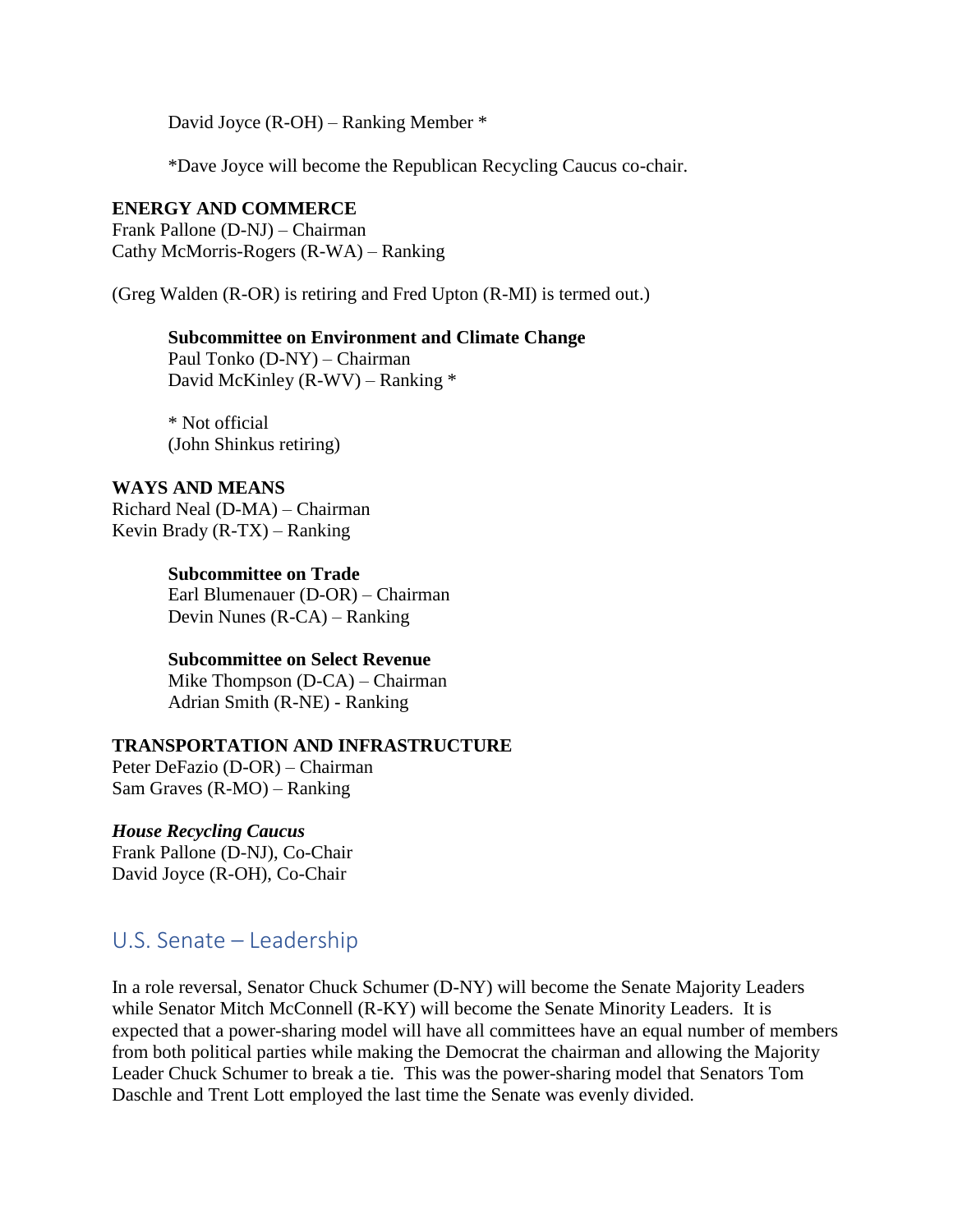### **APPROPRIATIONS**

Patrick Leahy (D-VT) Richard Shelby (R-AL)

#### **Subcommittee on Interior and the Environment** (EPA)

Diane Feinstein\* (D-CA) Lisa Murkowski (R-AK)

\* Several higher-ranking Democrats on the subcommittee are excluded from chairing the subcommittee due to other chairmanships.

**ENVIRONMENT AND PUBLIC WORKS**

Tom Carper (D-DE) Shelly Moore Capito (R-WV) \*

\* Senator John Barasso (R-WY) cycles off as chairman

**FINANCE** (tax, trade) Ron Wyden (D-OR) Chuck Grassley (R-IA)

> **Subcommittee on International Trade, Customs, and Global Competitiveness** Bob Casey (D-PA) John Cornyn (R-TX)

**Subcommittee on Taxation and IRS Oversight** Mark Warner (D-VA) John Thune (R-SD)

#### **COMMERCE, SCIENCE AND TRANSPORTATION**

Maria Cantwell (D-WA) Roger Wicker (R-MS)

> **Transportation and Safety** Tammy Duckworth (D-IL) Deb Fischer (R-NE)

*Senate Recycling Caucus* Tom Carper (D-DE), Co-chair John Boozman (R-AR), Co-chair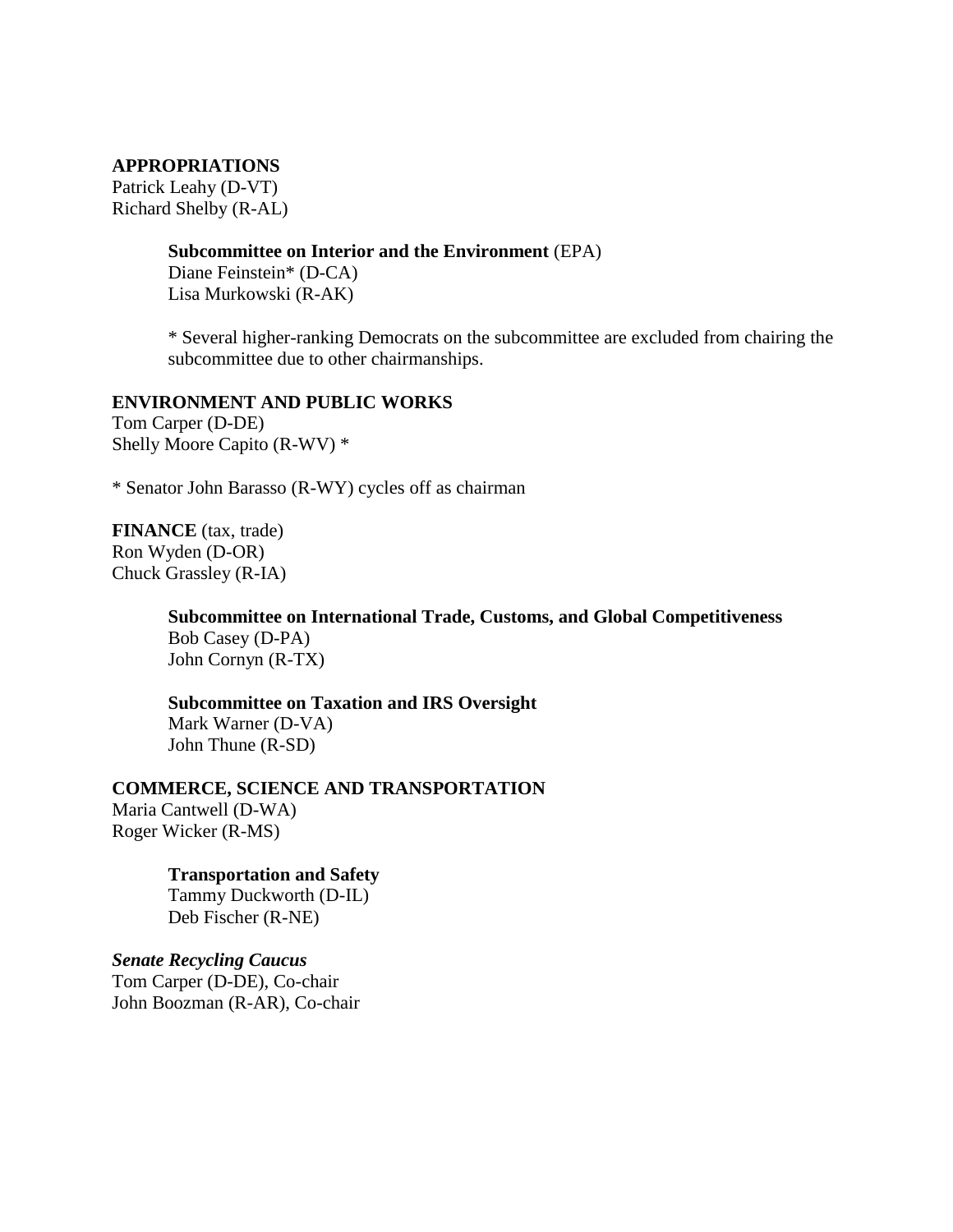## **THE BIDEN ADMINISTRATION**

### **Introduction**

President-elect Joe Biden's Administration will focus on several environmental priorities, including climate change, clean energy, environmental justice and a renewed focus on more traditional programs such as increased regulatory enforcement. Additionally, President-elect Biden has promised to reverse many of the Trump tax reforms, renew a more activist regulatory agenda and pivot towards a more globalist trade approach. Furthermore, the Biden Administration will quickly try to advance major spending packages (as most administrations do) for transportation and infrastructure projects that will certainly include clean energy and climate solutions. Finally, the Biden Administration has indicated it will seek additional economic assistance even if Congress passes another \$1 trillion stimulus package by the end of this year that may contain business liability insurance.

### **Transition**

The Biden transition team was quickly formed, and it consists of many former Obama/Biden aides and long-time loyal Biden aides both from his Senate and Vice-President days. The Transition Office recommends political appointments and prepares an analysis of issues for the incoming administration and delegates teams to oversee transitions in each Cabinet agency. Most notably during the initial announcements was former Secretary of State John Kerry being named as Climate Czar within the White House. Continuing Biden's emphasis on climate change, National Security Advisor designee Jake Sullivan outlined the next administration's approach to include climate and social justice and inequities in their evaluations of national security risks.

### First 100 Days

 $\overline{a}$ 

**Regulatory Freeze**: The Biden Administration will issue a "regulatory freeze" memo similar to past administrations directing federal agencies to not send proposed or final rules to the Office of the Federal Register nor withdraw rules that have not already been published in the Federal Register, while considering postponing for 60 days the effective dates of rules that have already been published but which have not taken effect.

**Internal Directives and Acting Officials:** Based on past transitions, political officials will not be confirmed or otherwise in place, leaving senior career staff to be named in acting roles.<sup>2</sup> The Biden team will provide additional guidance to these acting career staff who are often reluctant to sign off on major enforcement actions or projects that do not have a statutory or court ordered deadline.

 $2$  Cabinet secretaries and other top officials are typically placed into nomination on Inauguration Day, January 20. Deputies are often not placed into nomination until the secretary is confirmed. Only a few top White House aides are required to be confirmed by the Senate such as the National Security Advisor, Chairman of the Council of Environmental Quality; Commissions and Boards such as the Surface Transportation Board enjoy bi-partisan membership with the president naming the chairman.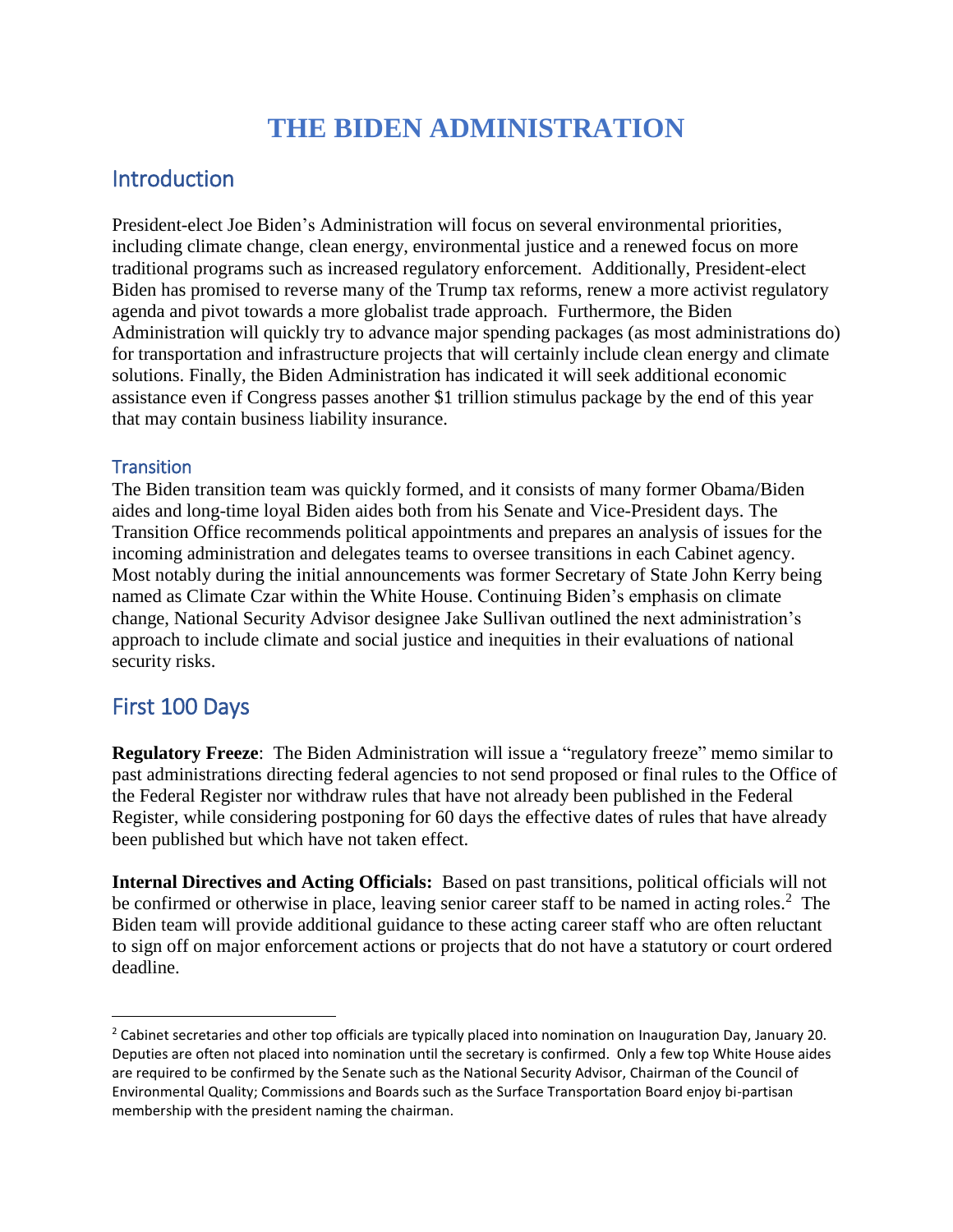**Executive Orders and Other Actions:** Along with freezing regulations, the Biden Administration will quickly act to reverse many of his predecessor's regulatory actions through executive orders and other agency guidance. Additionally, Biden will quickly move to restore agency career staffing levels that were reduced during the Trump Administration and reverse procedural requirements that the Biden team believes distort or delay decisions. He will also seek to reverse Trump Administration orders that rolled back Obama Administration regulations and other regulatory actions including ones that directed federal agencies to suspend, rescind or revise regulations that were considered unduly burdensome, including:

- Rescinding the "2 for 1" order (EO 13771) requiring that for every new regulation issued at least two prior regulations must be eliminated;
- Adjust the estimated social costs of carbon used in cost-benefit calculations in regulations;
- Expediting National Environmental Policy Act (NEPA) environmental reviews (EO 13766) for infrastructure and energy projects; and
- Requiring agency heads to identify regulations that eliminate jobs, are outdated, impose costs that exceed benefits or are inconsistent with regulatory reform initiatives (EO 13777).

### LONGER TERM

**Regulatory Review:** The Biden Administration will move quickly to reverse many Trump-era rules but must do so in compliance with the Administrative Procedures Act (APA) that sets forth the process for federal rulemaking. Reversing rules often requires the collection of new data and information to support such a regulatory change while also being able to withstand legal challenges. The entire process from data collection, public comments and promulgating a new or replacement rule often takes at least two years and a significant resource commitment. Therefore, the Biden Administration must be selective in choosing which rules it intends to reverse. However, climate and process rules (*e.g.,* NEPA, social cost of carbon, cost-benefit analysis, transparency in regulatory science) will top the list of rules to be attacked early. Federal permitting rules and the Federal Permitting Improvement Steering Committee created by the FAST Act to expedite permitting also will be reviewed by the Biden Administration for reforms.

In addition to reversing much of the Trump-era regulatory policies, President-elect Biden also intends to be the "most progressive" administration in history. Regardless of the outcome of the Georgia Senate races, the Biden Administration will undertake a new regulatory activism similar if not more pronounced to the Obama Administration.

**Congressional Oversight:** As political appointments fill federal agencies, the core initiatives of the Biden Administration will begin to come into focus. While Congress has oversight and budget authority over each federal agency, it is highly unlikely the Democratically-controlled House of Representatives will provide any resistance to Biden's initiatives. In fact, the House will likely push the Biden Administration to move quicker on climate, regulatory enforcement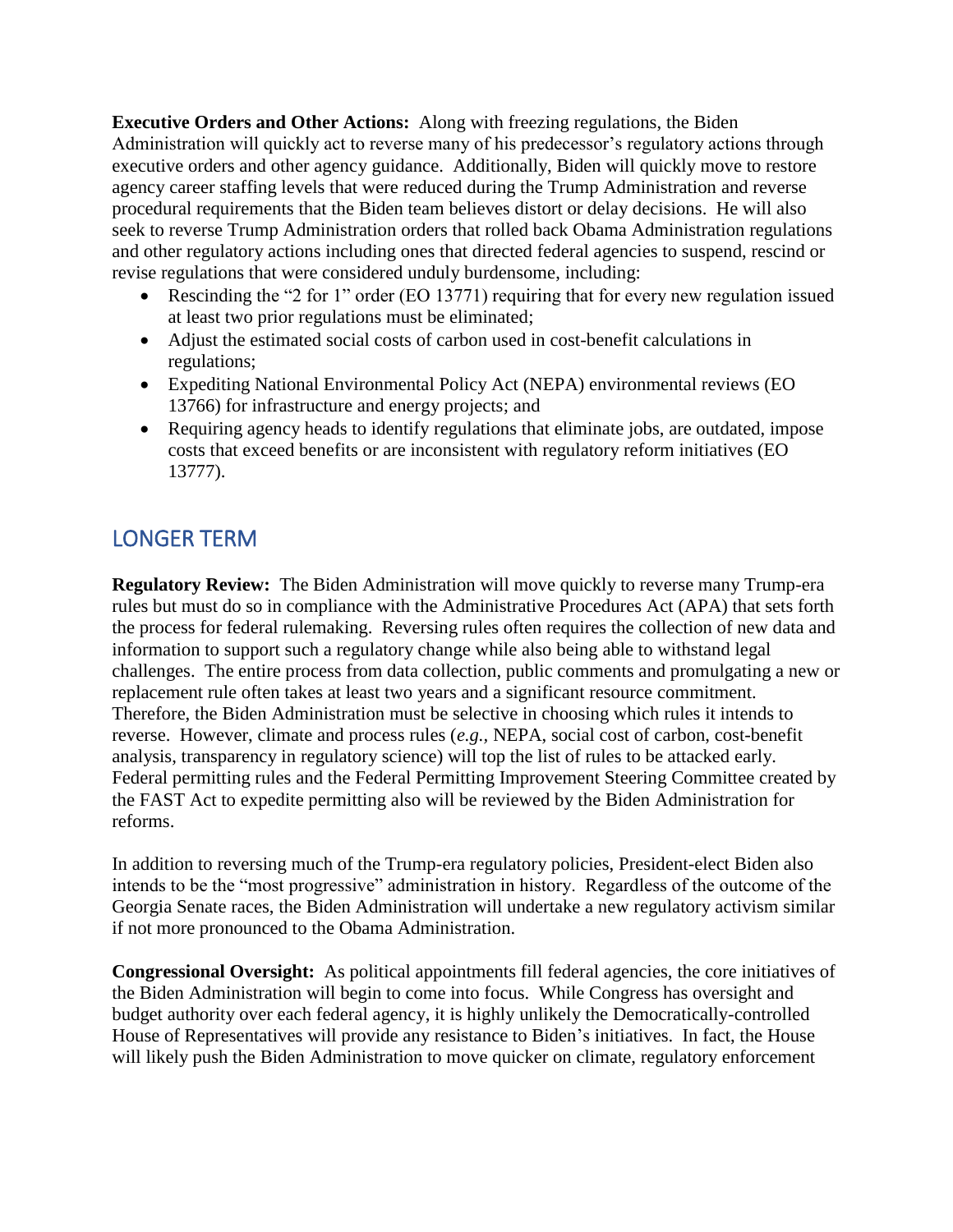and environmental justice. The U.S. Senate, even if marginally controlled by Republicans, will have little ability to interfere with Biden's administrative actions.

**Environmental Enforcement:** Robust enforcement and oversight will be a central tenet to the Biden Administration and legislation or further regulation is not required to execute. It can be expected that a Biden EPA will quickly begin issuing information requests under the Clean Air Act (section  $114$ )<sup>3</sup>, the Clean Water Act (section  $308$ )<sup>4</sup>, and the Resource Conservation and Recovery Act (section 3007)<sup>5</sup>. Furthermore, it can easily be expected that EPA enforcement will use inspections (such as for the presence of CFCs and PFAS<sup>6</sup>), information collection and other activities on all sources of pollution within an environmental justice

The often-forgotten **Congressional Review Act (CRA)** is another approach for challenging and overturning rules by providing a fast track process for Congress to reject by a simple majority vote in both chambers any major rule adopted by the Executive Branch. Once a rule is overturned or disapproved, that specific rule is no longer in force and the agency is prohibited from promulgating a similar rule without Congressional authorization. The Georgia Senate races will determine if this tool will be available to the Democrats and the Biden Administration. In either event, the Biden Administration will use federal courts to rollback regulations.

framework. Supplemental Environmental Projects (SEPs) may return as an "off-budget" funding source for climate and other investments such as EV charging stations, electric bus fleets and "relief" for community environmental and social justice problems.

Another anticipated change to enforcement will be reversing the Trump Administration's centralized enforcement authorities away from the regions. EPA may modify some internal agency processes such as re-delegating authority to issue enforcement orders, permits, and other administrative actions back to the regions. This could lead to more stringent enforcement as regional administrators reassert their enforcement authority. This move would also enable regions to 'test' certain enforcement techniques and scenarios focusing on certain industries, especially if there exists an environmental justice aspect.<sup>7</sup>

Finally, the Department of Justice will be ordered to stop defending the Trump-era regulations that run counter to the Biden Administration's priorities such as the Affordable Clean Energy rule, the Safer Affordable Vehicles rule, and the National Environmental Policy Act rule. Other rules that will not be defended include:

- Narrowing the timing and scope of CWA (section 401) state review;
- Rolling back the Obama Mercury and Air Toxics Standards rule;
- Ignoring the Navigable Waters Protection rule (WOTUS); and
- Rolling back the Obama risk management plan rule.

 $\overline{a}$ 

<sup>&</sup>lt;sup>3</sup> EPA's broad authority to request any information it may deem reasonable for purposes of determining compliance, investigation a potential violation or developing or modifying clean air regulations. <sup>4</sup> EPA's broad authority to request any information it may deem reasonable for purposes of determining

compliance and investigating a potential violation of National Pollutant Discharge Elimination System (NPDES) permit limits.

<sup>&</sup>lt;sup>5</sup> Authorizes the EPA to conduct inspections in connection with a number of RCRA provisions.

<sup>&</sup>lt;sup>6</sup> The EPA has already begun a process for examining the possible harms from PFAS substances including designating them hazardous. The Congress also has legislation to designate PFAS as hazardous in circumstances such as Superfund cleanups, replacements of municipal water systems, and the health issues on economically disadvantaged communities and minority populations.

 $7$  Regional enforcement of CFCs is a good example where a region tests its inspection, information collection and enforcement authorities and theories.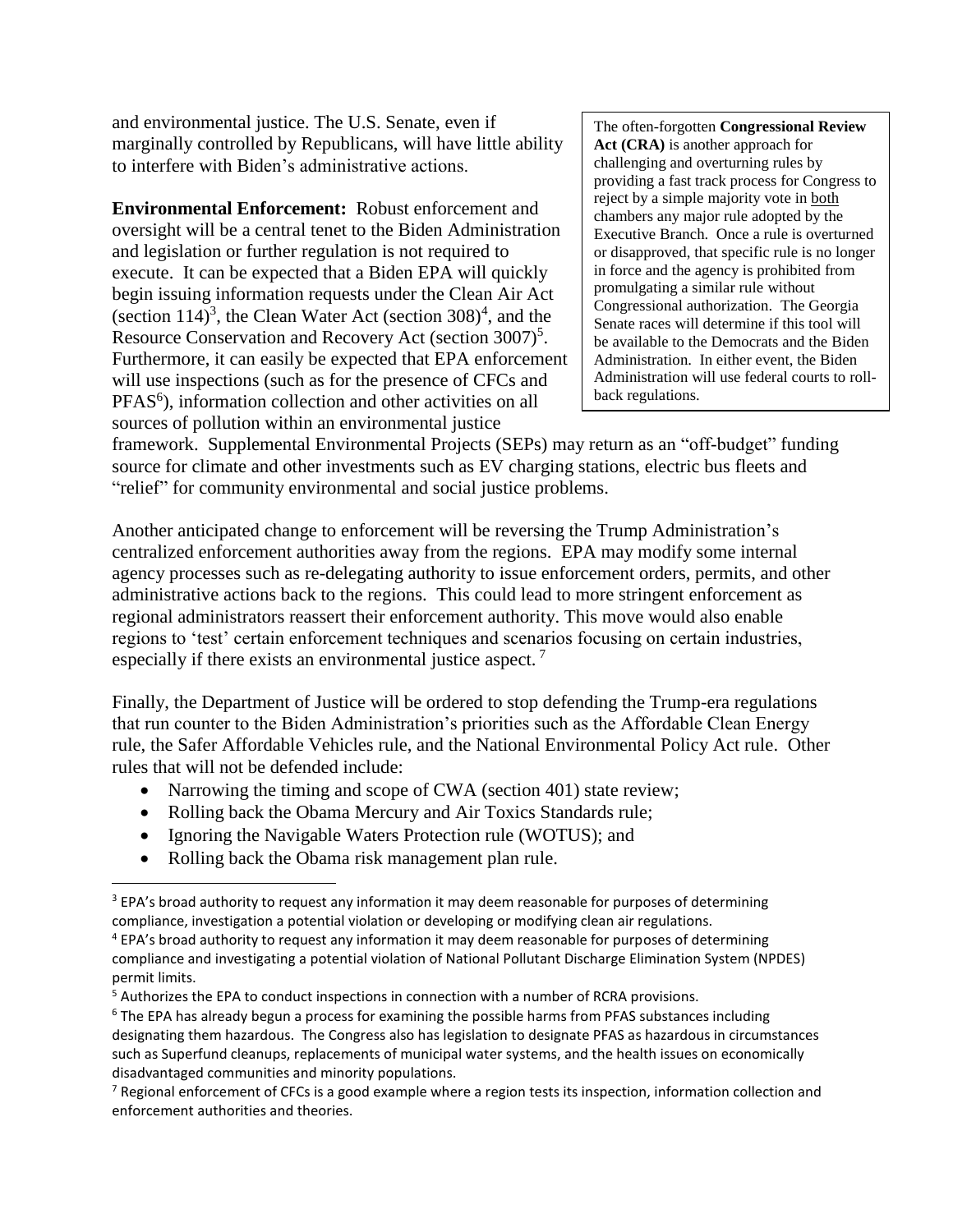Additionally, the Biden Administration may also seek court ordered stays in several key cases to give the agencies an opportunity to withdraw certain rules or determine the Administration's litigation strategies.

**Occupational Safety:** The Biden Administration will make worker safety a top priority by promulgating stringent regulations and stepped-up enforcement both at OSHA and the Department of Transportation. Enforcement successes will be measured by increased fines and imprisonments. It is anticipated that Biden will chose progressives for Labor Secretary and OSHA Administrator, both of whom will identify regulations that should be strengthened with a focus on protections for workers from minority communities and industries with chronic worker safety issues such as construction and heavy industries. Biden's transportation department will be forced to decide the conflict between safety and legalization of marijuana.

**Transportation & Infrastructure Spending:** Early on, President Trump launched a major infrastructure initiative, but it went nowhere. Both the House and Senate proposed major transportation and infrastructure spending packages within the last two years. The Senate version passed out of Committee with full bipartisan support but was never brought to the Senate Floor while waiting for a House companion. When the House Transportation & Infrastructure Committee pass its own bill, it was more than four times the spending of the Senate version and contained many poison pills that doomed the entire process.

The Biden Administration has pledged to spend liberally on transportation and infrastructure with a distinct focus on climate initiatives, including enhanced tax policies for electric vehicles, electric bus fleets, electric moorings and truck fleets to eliminate air pollution at shipping ports and provide "relief" to nearby communities. However, he will need the Congress to pass such a spending package. Without Congressional action, the Biden Administration may only spend what is appropriated within the annual agency budgets (or Continuing Resolutions) but does retain some flexibilities towards implementing its priorities.

Recycled content requirements could be a "win-win" in any infrastructure spending package as a way to make such infrastructure projects more environmentally or climate friendly by using recyclable materials that lead to conservation of natural resources and save energy. With the focus on climate, any project should be identifying ways to demonstrate climate and resiliency benefits.

**Transportation:** Much of the nation's transportation system is regulated by independent commissions and boards, such as the Surface Transportation Board (STB) and the Federal Maritime Commission (FMC). Each of these agencies are governed by presidential political appointees (including from previous Administrations) with the chairmanship going to the party that controls the White House. STB Chairwoman Ann Begeman is retiring when her term ends in January, and two new appointees were recently confirmed by the Senate, leaving one opening for another Democrat. Additionally, Marty Oberman (who met the ISRI Board in July 2019) is in line to become the next STB chairman. The FMC will likely shuffle the chairmanship from the current chairman Michael Khouri to Dan Maffei. Both these agencies have been very responsive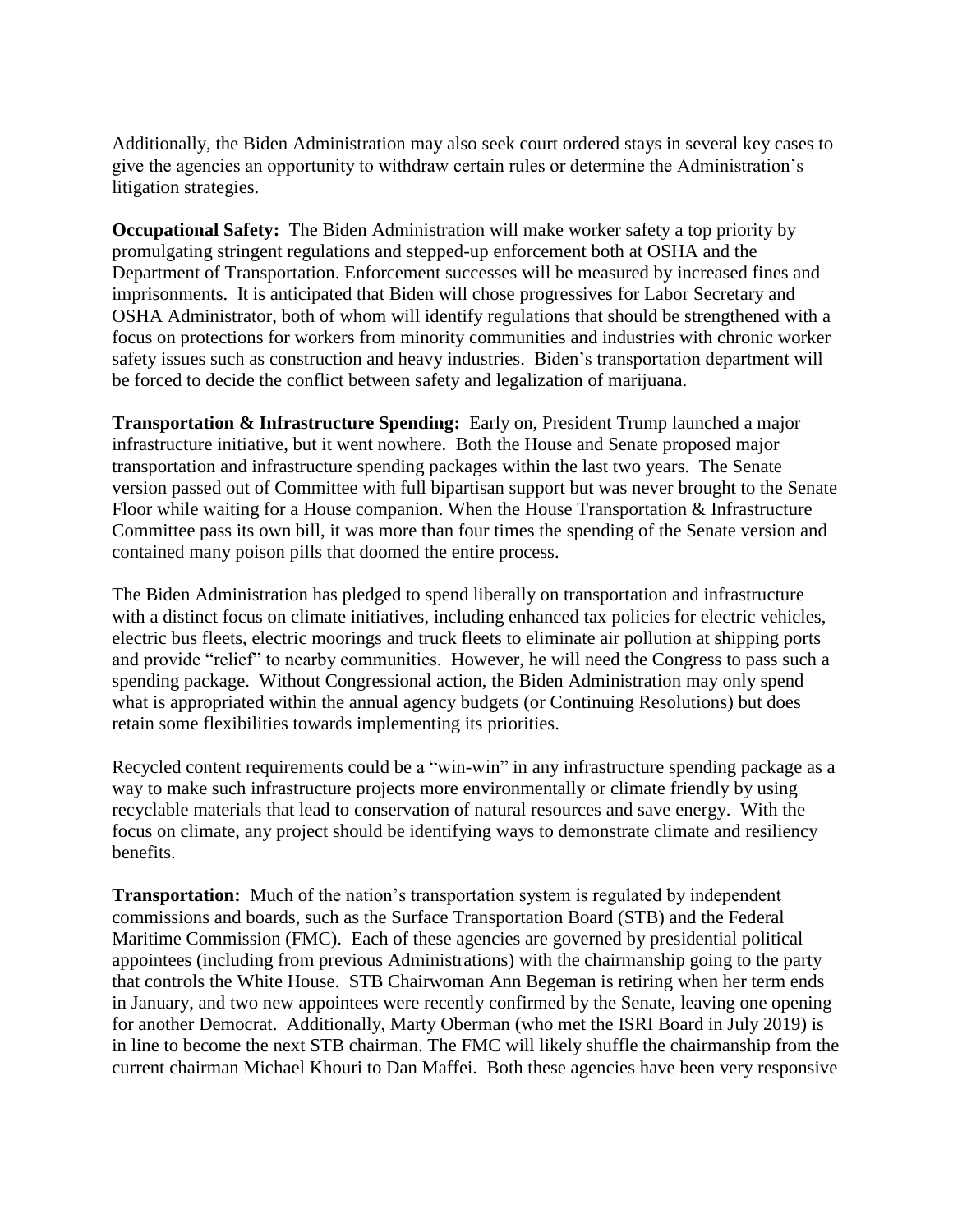to shippers over the last several years; that trend is expected to continue and possibly become more shipper-friendly.

**Tax Policy:** During the campaign, Joe Biden promised to repeal the Trump-era tax policies that favored wealthy taxpayers and corporations, including returning the top personal marginal tax rates back to the Obama era of 39.8%. This reversal would dramatically impact small- and medium-sized companies, including "Subtitle S" scrap recyclers. The corporate tax rates would also be raised from 21% to 28% while many tax avoidance "techniques" would be eliminated. Additionally, the Trump/Brady 100% depreciation allowance will automatically return to the pre-Trump levels of 50%. The Alternative Minimum Tax (AMT) also could find its way back along with raising the Social Security limits of income as well as other pre-tax personal deductions.

**International Trade Policy:** The Biden Administration has declared it will return to many of the global agreements the Trump Administration rejected. It is unclear whether or not the tariffs on steel and aluminum will be repealed. It is very clear, however, that the Biden Administration intends to immediately rejoin the Paris Climate Accords, reengage at the World Trade Organization and consider trade agreement negotiations with Europe and in the Asia-Pacific region. That said, President-elect Biden has made conflicting statements on China, such as favoring "Buy America" requirements and some protectionist trade policies while also making conciliatory statements.

The Biden Administration is not expected to rejoin the Trans-Pacific Partnership (TPP) since others from the Progressive wing of the Democratic Party (Senator Bernie Sanders and Congresswoman Alexandria Ocasio-Cortez) strongly dislike the agreement. It is also unlikely the TPP would survive a ratification vote in the Senate.

**Post-Pandemic Recovery:** The Biden Transition Team has already indicated it intends to spend heavily to "Build, Back, Better" through massive infrastructure and other spending that could include federal loan guarantees and other lending facilities created by the Paycheck Protection Program and administered by the Small Business Administration and the Federal Reserve. The Congress will resume work in early January to craft another economic rescue package. The outcome of the two Georgia Senate elections will determine whether the spending package will be more like the Pelosi or the McConnell plans. Either spending package will be between \$1 trillion and \$3 trillion.